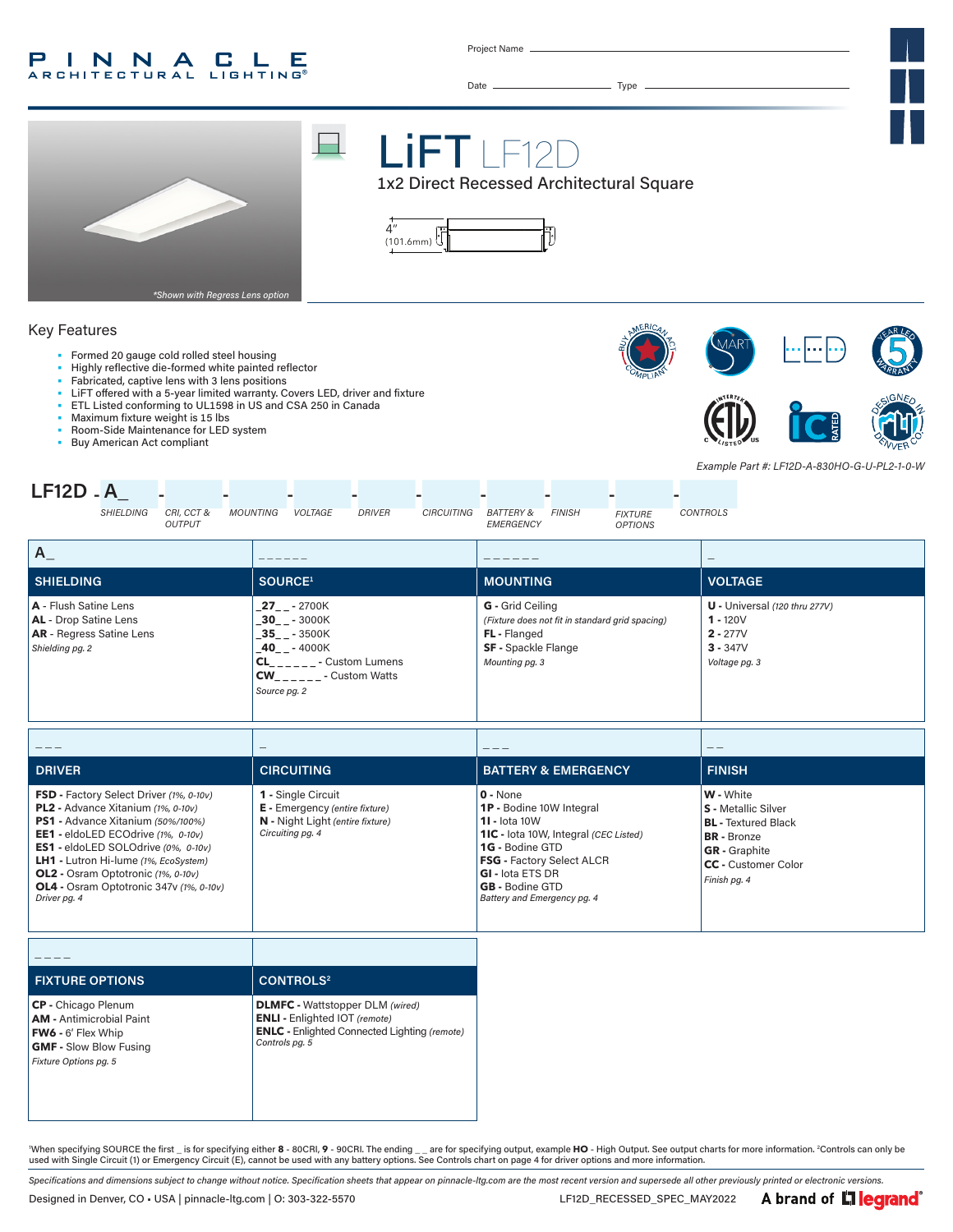## Shielding

- 
- Fabricated, captive lens with 3 lens positions Highly reflective white reflectors maintain uniform lens brightness



## Source: White LED

• Specify either 80 or 90 CRI • Longer lead-time may apply for 90 CRI. Consult factory • 80 CRI = R9≥19 and 90 CRI = R9≥61

|               | <b>Custom Output- Lumens OR Wattage</b> |        |                                                       |                                                      |  |                                                                                            |
|---------------|-----------------------------------------|--------|-------------------------------------------------------|------------------------------------------------------|--|--------------------------------------------------------------------------------------------|
| CL            |                                         |        |                                                       | Specify CRI, CCT and desired lumens (i.e. CL8352000) |  | Specify lumens between standard offering listed below. Lumens are specified per color temp |
| CW            |                                         |        |                                                       | Specify CRI, CCT and desired wattage (i.e. CW94020)  |  | Specify watts between standard offering listed below                                       |
| <b>80 CRI</b> |                                         |        |                                                       |                                                      |  |                                                                                            |
|               | Color                                   | Lumens | Shielding<br>A, AL, AR<br><b>Satine Lens</b><br>Watts | LPW                                                  |  |                                                                                            |
| 830LO         | 3000K                                   | 1105   | 10.7                                                  | 103                                                  |  |                                                                                            |
| <b>830MO</b>  | 3000K                                   | 1779   | 17.1                                                  | 104                                                  |  |                                                                                            |
| <b>830HO</b>  | 3000K                                   | 2434   | 23.9                                                  | 102                                                  |  |                                                                                            |
| 835LO         | 3500K                                   | 1145   | 10.7                                                  | 107                                                  |  |                                                                                            |
| <b>835MO</b>  | 3500K                                   | 1865   | 17.1                                                  | 109                                                  |  |                                                                                            |
| <b>835HO</b>  | 3500K                                   | 2586   | 23.9                                                  | 108                                                  |  |                                                                                            |
| <b>840LO</b>  | 4000K                                   | 1199   | 10.8                                                  | 111                                                  |  |                                                                                            |
| <b>840MO</b>  | 4000K                                   | 1934   | 17.2                                                  | 112                                                  |  |                                                                                            |
| <b>840HO</b>  | 4000K                                   | 2663   | 24.1                                                  | 110                                                  |  |                                                                                            |
| <b>90 CRI</b> |                                         |        |                                                       |                                                      |  |                                                                                            |
| <b>927LO</b>  | 2700K                                   | 898    | 10.8                                                  | 83                                                   |  |                                                                                            |
| <b>927MO</b>  | 2700K                                   | 1447   | 17.2                                                  | 84                                                   |  |                                                                                            |
| <b>927HO</b>  | 2700K                                   | 1986   | 24.0                                                  | 83                                                   |  |                                                                                            |
| <b>930LO</b>  | 3000K                                   | 957    | 10.8                                                  | 89                                                   |  |                                                                                            |
| <b>930MO</b>  | 3000K                                   | 1545   | 17.2                                                  | 90                                                   |  |                                                                                            |
| <b>930HO</b>  | 3000K                                   | 2124   | 24.0                                                  | 89                                                   |  |                                                                                            |
| <b>935LO</b>  | 3500K                                   | 957    | 10.8                                                  | 89                                                   |  |                                                                                            |
| <b>935MO</b>  | 3500K                                   | 1545   | 17.2                                                  | 90                                                   |  |                                                                                            |
| <b>935HO</b>  | 3500K                                   | 2124   | 24.0                                                  | 89                                                   |  |                                                                                            |
| <b>940LO</b>  | 4000K                                   | 1008   | 10.7                                                  | 94                                                   |  |                                                                                            |
| <b>940MO</b>  | 4000K                                   | 1623   | 17.2                                                  | 95                                                   |  |                                                                                            |
| <b>940HO</b>  | 4000K                                   | 2225   | 24.0                                                  | 93                                                   |  |                                                                                            |

*Specifications and dimensions subject to change without notice. Specification sheets that appear on pinnacle-ltg.com are the most recent version and supersede all other previously printed or electronic versions.* LF12D\_RECESSED\_SPEC\_MAY2022 Designed in Denver, CO • USA | pinnacle-ltg.com | O: 303-322-5570 F: 303-322-5568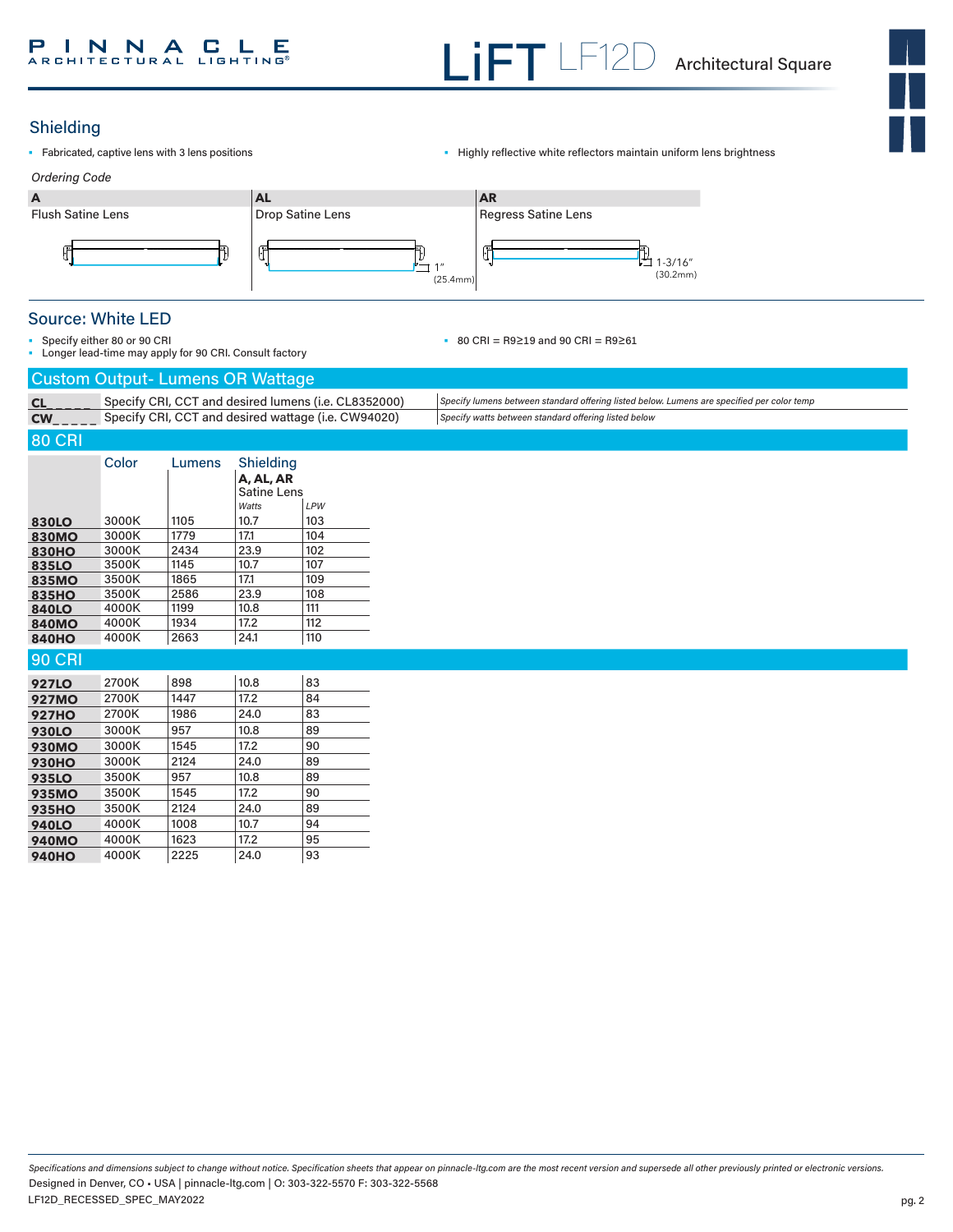#### **INNACLE**<br>RCHITECTURAL LIGHTING® Р

# Mounting

- LiFT 1x2 Recessed does not fit into standard 1' grid spacing, see installs for grid Tie off fixture to structure with retention wires mounting details.
- Designed to install into acoustical grid and inaccessible ceilings • Grid retention clips integral to housing and require mechanical attachment
- 
- Maximum fixture weight is 15 lbs
- Refer to installation instructions during installation at the job site
- Approved for dry/damp location unless otherwise noted



## Voltage

Some LIFT configurations will not accommodate all voltage options; consult with factory

| U | Universal |
|---|-----------|
|   | 120 volt  |
| 2 | 277 volt  |
| з | 347 volt  |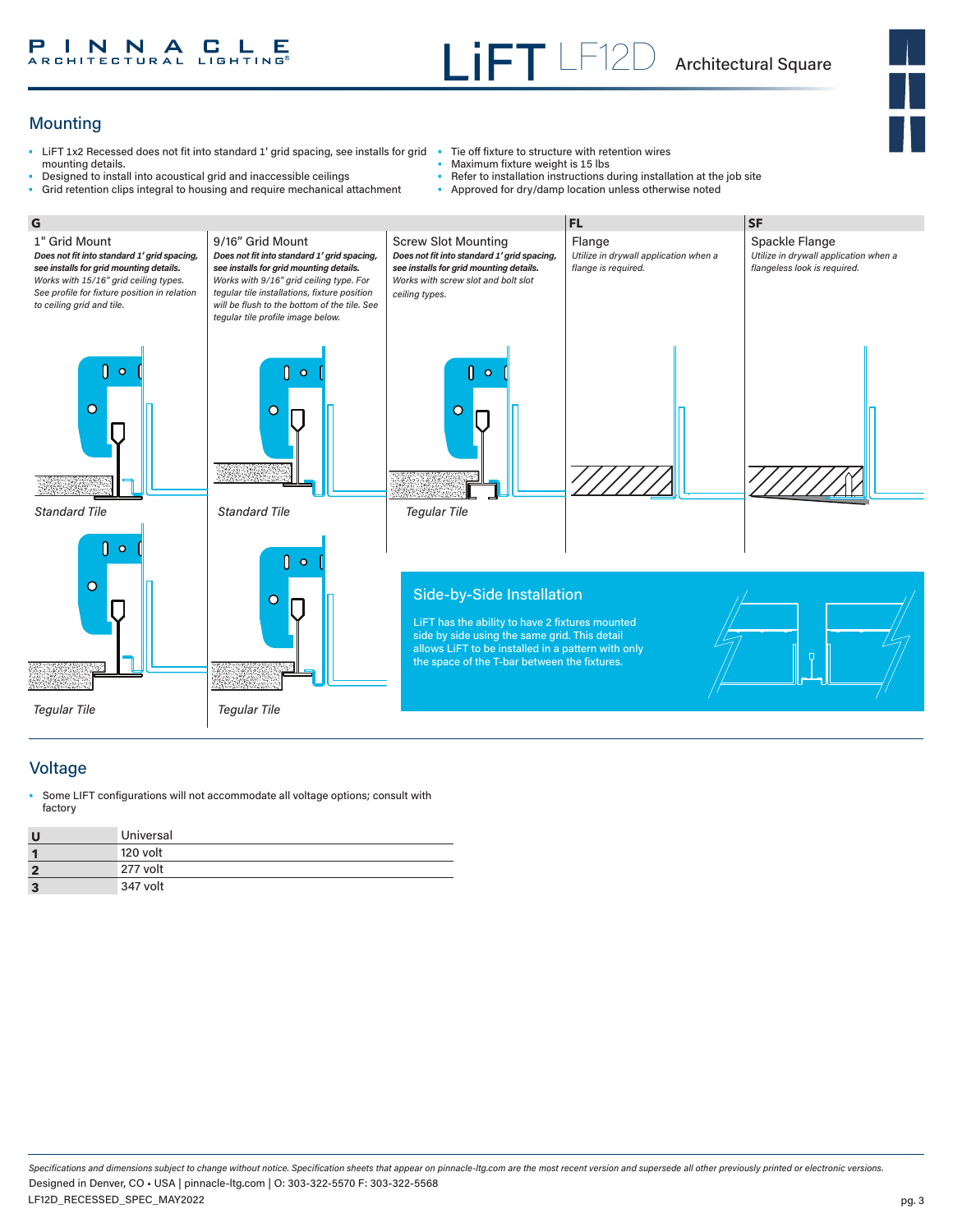• Some LIFT configurations will not accommodate all driver options;

consult with factory

#### **Driver**

- Standard Driver Option = FSD
- Driver Lifetime: 50,000 hours at 25°C ambient operating conditions
- For more Driver options, see Pinnacle Resource Guide on download pages at pinnacle-ltg.com

| 0-10V Drivers            |                                                           |
|--------------------------|-----------------------------------------------------------|
| <b>FSD</b>               | Factory Select Driver 1%, 0-10v                           |
| PL <sub>2</sub>          | Advance Xitanium 1%, 0-10v                                |
| PL <sub>4</sub>          | Advance Xitanium 347v 1%, 0-10v, requires 347v            |
| OL <sub>2</sub>          | Osram Optotronic, 1%, 0-10y                               |
| OL <sub>4</sub>          | Osram Optotronic 347v, 1% 0-10v, requires 347v option     |
| EE1                      | eldoLED ECOdrive 1%, 0-10v Logarithmic                    |
| EE <sub>2</sub>          | eldoLED ECOdrive 1%, 0-10v Linear                         |
| ES <sub>1</sub>          | eldoLED SOLOdrive 0-10v, 0% Logarithmic                   |
| ES <sub>2</sub>          | eldoLED SOLOdrive 0-10v, 0% Linear                        |
| <b>DALI Drivers</b>      |                                                           |
| EE <sub>3</sub>          | eldoLED SOLOdrive .1%, DALI (logarithmic)                 |
| EE4                      | eldoLED SOLOdrive .1%, DALI (linear)                      |
| OD <sub>1</sub>          | Osram Optotronic 1%, DEXAL                                |
| OD <sub>2</sub>          | Osram Optotronic 1%, DALI 2 Channel                       |
| <b>Lutron Drivers</b>    |                                                           |
| LH <sub>1</sub>          | Lutron Hi-lume Soft-on, Fade-to-black 1%, EcoSystem, LDE1 |
| LH4                      | Lutron Hi-Lume 1%, 2-wire, Lutron-LTEA2W, 120v only       |
| <b>Alternate Drivers</b> |                                                           |
| <b>PS1</b>               | Signify Advance Xitanium Step Dimming 50%/100%            |
| OD1                      | Osram Optotronic 1%, DEXAL                                |

## **Circuiting**

- Select fixture circuiting from options below
- Some LIFT configurations will not accommodate all circuiting options; consult with factory

|   | <b>Single Circuit</b>         |
|---|-------------------------------|
| F | <b>Emergency Circuit only</b> |
| N | Night Light Circuit only      |

## Battery & Emergency

- Select battery or emergency options if required
- Battery duration is 90 minutes
- Test button is integral to fixture

| 0          | No Battery                                                  |
|------------|-------------------------------------------------------------|
| 1IC        | lota 10w Integral                                           |
| 1ILL       | lota 10w Integral Lithium, Self Testing                     |
| 1IRH       | lota 20w Remote                                             |
| 1P         | Bodine 10w Integral                                         |
| 1PLL       | Bodine 10w Integral Lithium, Self Testing                   |
| 1PRH       | Bodine 20w Remote                                           |
| <b>FSG</b> | Factory Select Automatic Load Control Relay (ALCR)          |
| <b>GI</b>  | Emergency Transfer Switch (ETS) DR Emergency Control Device |
| <b>GB</b>  | Bodine GTD, Generator Transfer Device                       |

• For more Battery options, see Pinnacle Resource Guide on download pages at pinnacle-ltg.com

For Approximate Battery Lumen Output

• Multiply battery wattage X fixture LPW shown on Lumen Table • 10 (watts) x 92.3 (LPW) = 923 battery lumen output

Battery & Emergency Ordering Examples

- Single circuit, 10w integral battery **Ordering Code: 1-1P**
- Emergency circuit only, 10w integral battery Ordering Code: E-1P

- Finish
- Powder-coat white painted finish on exposed trim
- Selecting a fixture finish other than white may impact lumen output; consult factory for more information

| W         | White ( <i>white cord/white canopy</i> )           |
|-----------|----------------------------------------------------|
|           | Metallic Silver ( <i>grey cord/silver canopy</i> ) |
| BL        | Textured Black (black cord/black canopy)           |
| <b>BR</b> | Bronze (white cord/bronze canopy)                  |
| <b>GR</b> | Graphite ( <i>white cord/graphite canopy</i> )     |
| cc        | Custom Color (white cord/color match canopy)       |

Specifications and dimensions subject to change without notice. Specification sheets that appear on pinnacle-ltg.com are the most recent version and supersede all other previously printed or electronic versions. Designed in Denver, CO • USA | pinnacle-ltg.com | O: 303-322-5570 F: 303-322-5568